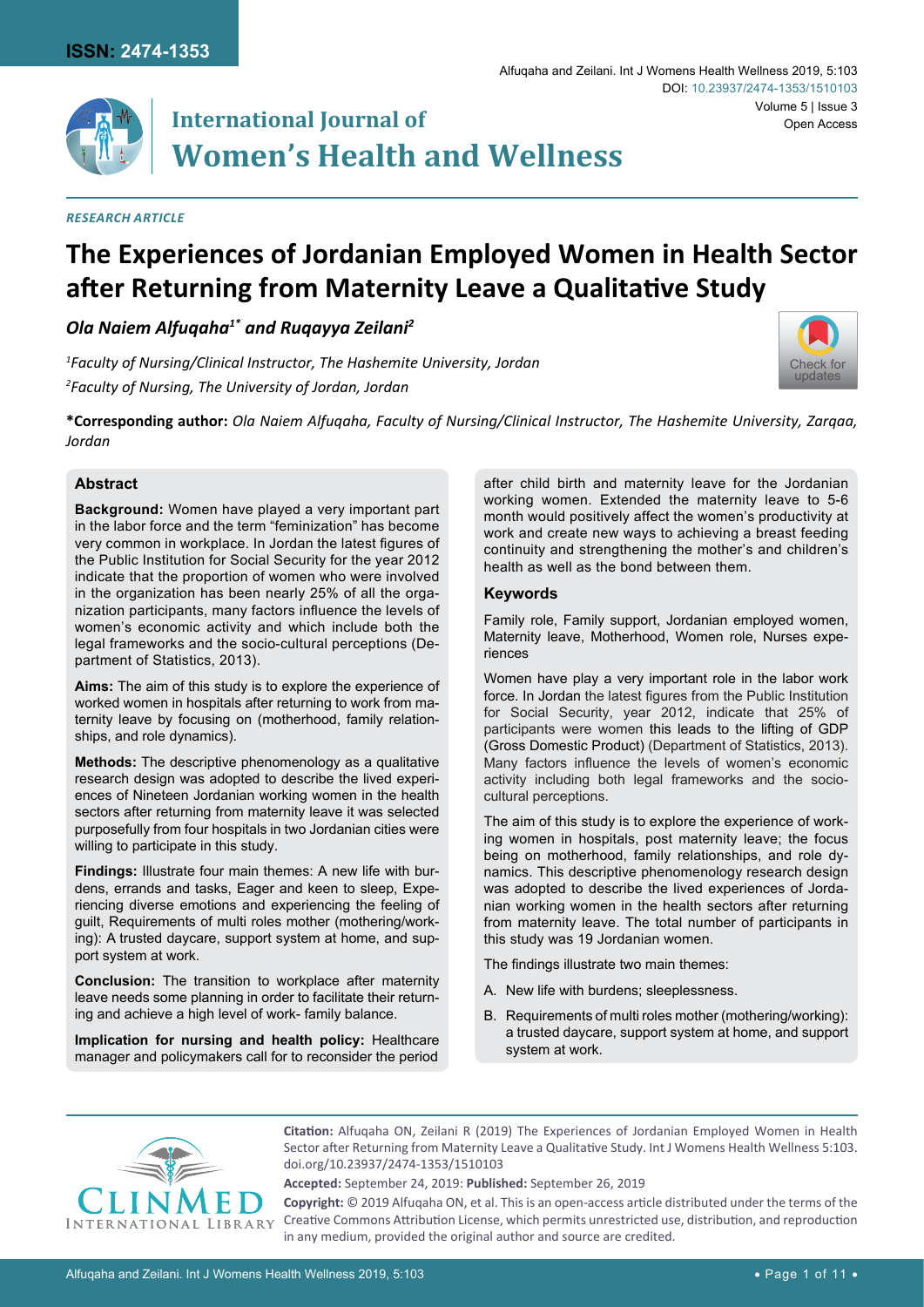## **Introduction**

Motherhood is considered the most critical stage in the life of working women because it is at this stage that women experience a high level of obstacles related to the conflicting demands of their parenting and working outside of the home [[1](#page-9-5)].

Women have played a very important part in the labor force such that the term "feminization" has become very common in workplace. Feminization, in this context, refers to the rising rate of female participation in the labor force such as, medicine, law and business [[2](#page-9-6)].

Returning to work after maternity leave is challenging. Many employed women need support such as flexible working hours and flexibility in starting times. In addition, emotional and social support is needed as these women have very specific needs related to recent childbirth [[3\]](#page-9-7).

In Jordan, an analytical study carried out by the General Secretariat of the Higher Population Council (HPC), 2013, found that the most important characteristics of this study is the discussion of the transitional phase of a women's life as she moves through marriage and motherhood. The HPCs study has highlighted these two stages in women's life and work opportunities because of the significant impact these stages have on Jordanian economic decisions and the level of fertility. The main findings of this study indicate that only 14% of the labor market is impacted by women (Department of Statistics, 2013).

The presence of women in public and health care sectors has become clear and important in Jordan. The proportion of women physicians in the Jordanian Healthcare Sector in 2007 reached to 15.5%. Total percentage of female pharmacists 33%, nurses 54% and dentists 54% [\[4\]](#page-9-8). In addition, the latest figures of the Public Institution for Social Security for the year 2012 indicate that the proportion of women who were involved in the organization was nearly 25% of all the organization participants (Department of Statistics, 2013).

The women significantly contribute to the economic well-being of a number of unpaid work, such as child-rearing and the completion of a home business which is not counted in GDP; despite the fact that women always allocate more time to do household tasks and take care of children which in turn is considered to be one of the main reasons for the lack of women's participation in the labor market [\[5\]](#page-9-9).

Work-life balance is a term some mothers use to created boundaries in their jobs so that they could allocate more time to take care of their children [[6](#page-9-0)]. On the other hand, they do not want their workloads to influence motherhood or affect their bonds with their children [[6](#page-9-0)].

Studies focused on the experience of employed women during and after childbirth showed that women who experienced negative events in the workplace during their pregnancy and had pregnancy complications felt frustrated and challenged. The majority mentioned that they started to think seriously about the decision of continuing their work or staying with their new baby in order to satisfy their motherhood role [\[6](#page-9-0),[7\]](#page-9-1). Fursman [[7\]](#page-9-1) suggested that the workplaces of some women often focus only on their work role, consider the job as the priority, and do not recognize or validate outside commitments or priorities of her motherhood duties.

Working mothers must arrange for baby sitters or child care centers to care their children while working outside the home. Liu, Chen, and Anderson [[8\]](#page-9-2) used the "Fragile Families and Child Wellbeing (FFCW)" this study focuses on child care and its association with mothers who work outside their homes. The findings revealed that mothers who have changed their child care arrangements were more likely to quit their job because the stability of care is linked to the stability of the "mothers' job".

Employed mothers however, describe the challenge of combining motherhood and employment with few structural supports [[9](#page-9-3)]. Women have to play their roles as an individual, as mothers, as wives and as workers which in turn poses a greater pressure upon them in the sense that they have many duties and responsibilities at home and at place of work [\[10](#page-9-4)].

Based on several studies in the Arab countries, working mothers tended to suffer from increased family demand, minimal social activities and decreased family interactions due to work and child care overload (Algerian society for Nadia, 2012).

The women's role is increased in Jordan, but the indicators show a delay in women's role than men in many areas, including the labor market (Ministry of Policy, Planning and the Ministry of Labor, 2010).

There are many factors that affect returning to work after maternity leave. Some of these include financial status of the family and the social support they should have from their home environment. Challenges related to returning to work negatively impact women in the labor force and likely decrease the number of children they will have. This gap has been obviously noted in the literature review. In Jordan, there is a limited number of studies' regarding to the experiences of worked women after maternal leave.

In fact, the economic participation rates for Jordanian women are low in the labor market and unemployment rates are high; especially among young educated women. The number of constraints and limitations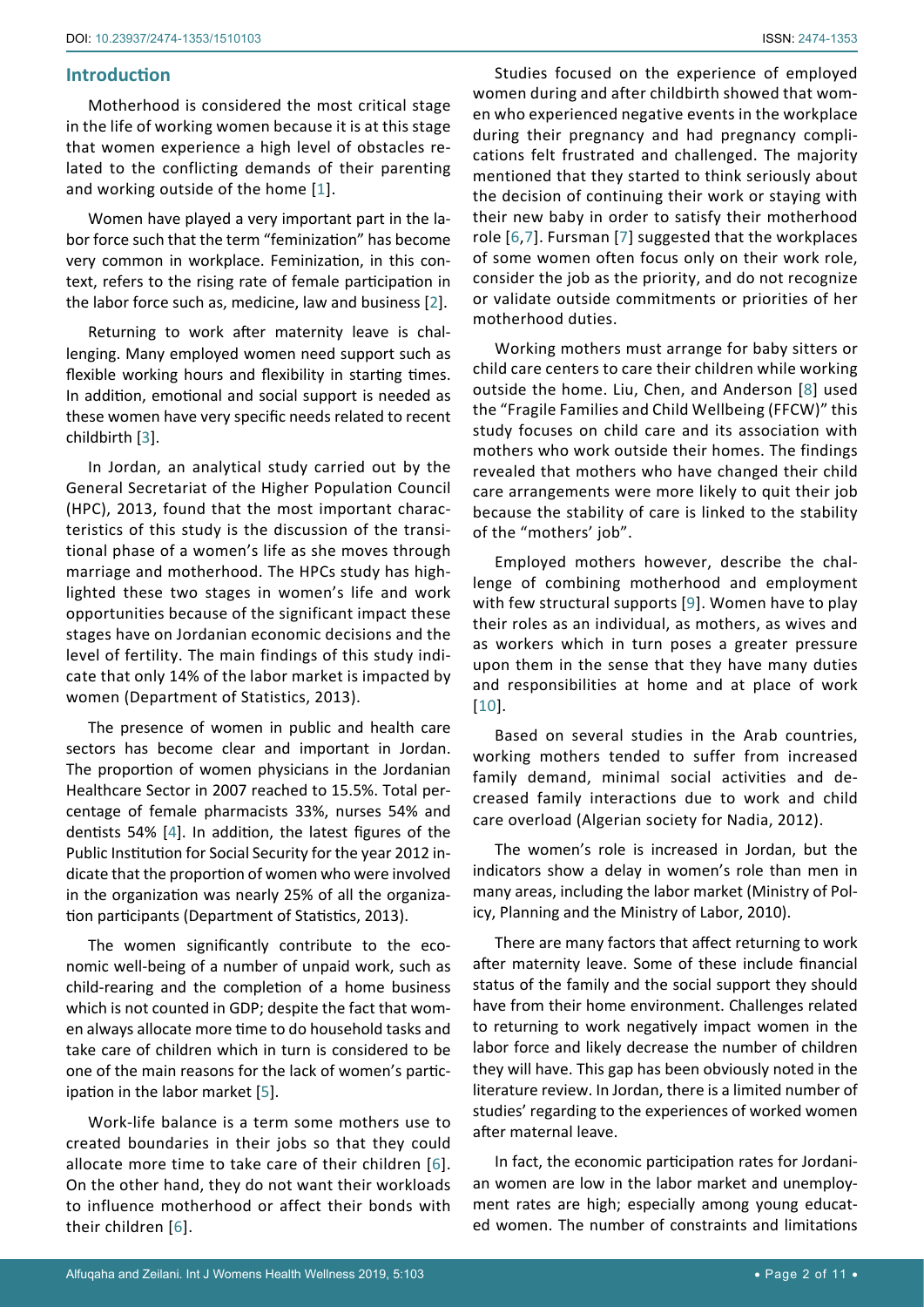stand as an obstacle to the participation of the Jordanian women in the labor market.

This study is the first of its kind to shed light on the experiences of Jordanian women working in the healthcare who provide direct care to patients after her return from maternity leave. This study takes into consideration her relationship or her bond with her children and her husband. The aim of this study is to explore the experience of working women in hospitals after returning to work from maternity leave by focusing on motherhood, family relationships, and role dynamics. The objectives of this study are:

- 1. Describe the women's experience of motherhood after returning from maternal leave.
- 2. Describe the women's experience of family dynamics, and social relationships with family members after returning to work from maternal leave.

#### **Methodology**

The descriptive phenomenology as a qualitative research design was adopted to describe the lived experiences of Jordanian working women in healthcare after returning from maternity leave. The total number of participants in this study was 19 Jordanian women. The sample was selected purposefully according to inclusion criteria from four hospitals in two Jordanian cities.

The participants in this study were selected according to the following inclusion criteria: each participant is a full time health care provider employed at one of the selected hospitals in this study such as physicians, pharmacists, dentists, and nurses. Furthermore, each participant should be resuming her job after her maternity leave within the time period of three months to one year after giving birth. The participant's age > 24-years-old, has at least earned a bachelor's degree level of education, and willing to share her experience with the researcher. Exclusion criteria included non-Jordanians, pregnant women and women that returned to work more than a year ago following childbirth.

#### **Ethical consideration**

The study was approved prior to data collection by the Center of Women's Study in the University of Jordan, the IRB of the Ministry of Health in Jordan, and the Jordan University Hospital. All participants were informed of their right to decide whether or not to participate in this study. Each participant received a consent form prior to her participation to be read and signed upon her approval to participate. The researcher contacted appropriate administrative personnel to facilitate research with the physicians, pharmacists, dentists, and nurses in the four hospitals. Data was collected in depth semi-structured interviews. The interviews were conducted by the researcher from June to December, 2015.

All interviews were recorded and transcribed using Arabic language into a written text before being analyzed on the same day or the next day of the interview. Then they were translated into English language by the professional translator. These steps were done in order to maintain the categorization of the continuously growing data. The transcription was word-forword and the researcher was also writing her reflections based on the interview in addition to the interview transcription. The Qualitative content analysis was used to analyze the data that was collected by the interviews.

#### **Findings**

The experience of the Jordanian women working in Healthcare following 10 or 12 weeks of maternity leave showed the importance of social support which facilitates the transition from maternal life into the new life as a working mother. The demographic data of the

| Participant | Age | <b>Months</b><br>returned to<br>work | Time of<br>interview | Hospital | <b>Specialty</b> | Number of<br>children | <b>Years of</b><br>experience | Type of<br>delivery |
|-------------|-----|--------------------------------------|----------------------|----------|------------------|-----------------------|-------------------------------|---------------------|
| Women A     | 29  | 3 M                                  | 2 M                  | A        | Pharmacist       | 2                     | 6 years                       | Normal              |
| Women B     | 30  | 3 M                                  | 2 M                  | A        | Registered nurse | 1                     | 6 years                       | Caesarea            |
| Women C     | 29  | 3 M                                  | 2 M                  | A        | Registered nurse | $\overline{2}$        | 8 years                       | Caesarea            |
| Women D     | 27  | 1 M                                  | 3 M                  | A        | Physician        |                       | 3 years                       | Normal              |
| Women E     | 28  | 1 M and 1 week                       | 4 M                  | A        | Physician        | 1                     | 5 years                       | Normal              |
| Women F     | 29  | 1 M                                  | 6 M                  | A        | Physician        |                       | 4 years                       | Caesarea            |
| Women G     | 26  | 21 days                              | 4 M                  | A        | Physician        | 1                     | 2 years                       | Normal              |
| Women H     | 24  | 3 M                                  | 6 M                  | B        | Registered nurse | 1                     | 2 YEARS                       | Normal              |
| Women I     | 27  | 3 M                                  | 5 M                  | A        | Registered nurse | 1                     | 7 years                       | Caesarea            |
| Women J     | 39  | 3 M                                  | 4 M                  | C        | Registered nurse | 4                     | 16 years                      | Normal              |
| Women K     | 41  | 3 M                                  | 1 M                  | B        | pharmacist       | 4                     | 18 years                      | Caesarea            |
| Women L     | 27  | 3 M                                  | 1 M                  | B        | Registered nurse | $\overline{2}$        | 5 years                       | Normal              |

<span id="page-2-0"></span>**Table 1:** Participants' characteristics.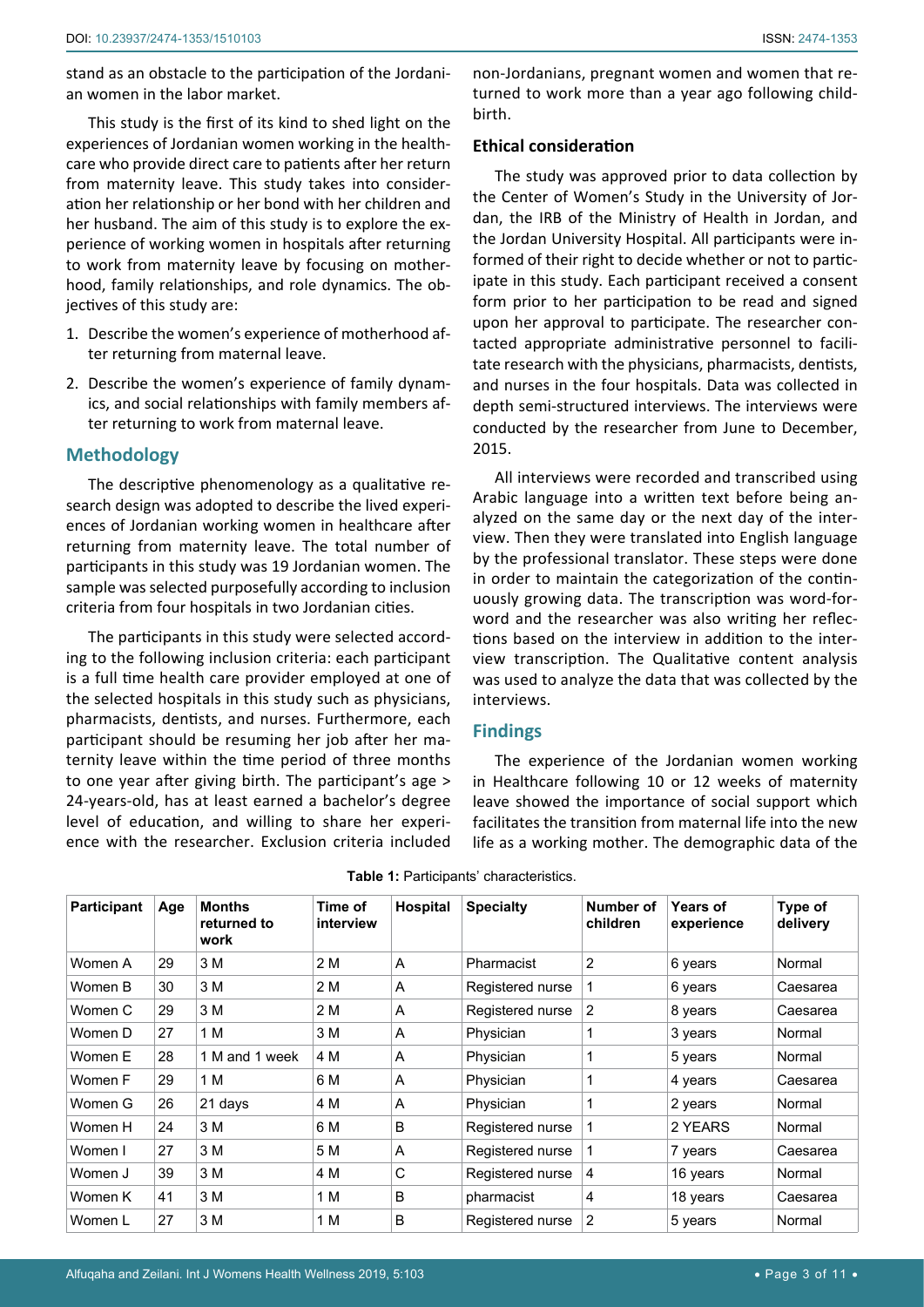| Women M | 39 | 4 M | 3 weeks | B | Pharmacist       | 3 | 15 years | Caesarea |
|---------|----|-----|---------|---|------------------|---|----------|----------|
| Women N | 25 | 3 M | 6 M     | D | Registered nurse |   | 5 years  | Normal   |
| Women O | 30 | 3 M | 4 M     | A | Registered nurse |   | 4 years  | Caesarea |
| Women P | 43 | 3 M | 5 M     | C | Registered nurse | 5 | 20 years | Normal   |
| Women Q | 27 | 3M  | 7 M     | C | Registered nurse | 2 | 5 years  | Caesarea |
| Women R | 30 | 3 M | 1 M     | A | Registered nurse | 2 | vears    | Normal   |
| Women S | 35 | 4 M | 5 M     | А | Pharmacist       | 4 | 11 years | Normal   |

<span id="page-3-0"></span>**Table 2:** Themes, sub-themes and codes of Jordanian worked women's experiences after return from maternity leave.

| <b>Themes</b>                                            | <b>Sub theme</b>                                                                                                                                                                                                                                                                                                                                          | <b>Codes</b>                                                                                                                                                                                                                                                                                                                                                                                                                                                                                                                                                                                                                 |  |  |
|----------------------------------------------------------|-----------------------------------------------------------------------------------------------------------------------------------------------------------------------------------------------------------------------------------------------------------------------------------------------------------------------------------------------------------|------------------------------------------------------------------------------------------------------------------------------------------------------------------------------------------------------------------------------------------------------------------------------------------------------------------------------------------------------------------------------------------------------------------------------------------------------------------------------------------------------------------------------------------------------------------------------------------------------------------------------|--|--|
| A new life loaded<br>with duties and<br>responsibilities | The challenges of coping with new<br>$\bullet$<br>responsibilities and roles.<br>struggle to perform routine self-care and feel<br>$\bullet$<br>exhaustion and tired most of the time<br>Lack of time for self and other social<br>relationships.<br>changing in the priorities of caretaking for family<br>members (husband, new baby, other children)   | Many responsibilities<br>٠<br>New experience with new mothering role<br>$\bullet$<br>Difficult adaptation with new role<br>$\bullet$<br>Multi tasks need more Time<br>٠<br>Take care of other children<br>$\bullet$<br>struggle to perform self care<br>Focus on new baby and<br>forget eating and home care<br>thinking of child care and make it the first<br>priority when return to home<br>stopping social relationships and focus on<br>nuclear family<br>Physical tired and no time for relax<br>٠<br>Stopping to go beauty center<br>struggling with time management<br>noticed a change in their relationships with |  |  |
| <b>Short maternity</b><br>leave                          | Need to more maternal leave<br>$\bullet$<br>Need more vacation<br>٠<br>Challenges to balance between work and<br>childcare.<br>Smallness baby and need to mother care                                                                                                                                                                                     | their husband, other children, her self<br>3 months of maternity leave is little<br>٠<br>My baby still weak and need to me and<br>٠<br>continuo to breast feeding<br>Asked to extend maternal leave<br>$\bullet$<br>Department needs take priorities and no<br>vacation<br>Long time hours of work and overload in work<br>environment                                                                                                                                                                                                                                                                                       |  |  |
| The need for a<br>trusted day care                       | feeling miss trust with nursery services (bad<br>hygiene, crowded area, more children and no<br>stuff responsible)<br>negative previous experience with other colleges<br>٠<br>preference is given to baby setter to help with<br>child care rather than nursery<br>Need to have transportation (the new child).<br>٠<br>Increased financial requirements | ٠<br>Negative rumors about nursery<br>Search for a place for child care.<br>$\bullet$<br>$\bullet$<br>Financial expenses for child care centers<br>$\bullet$<br>Nanny tack care of 6-7 children at the same<br>time.<br>Give regular feeding in the nursery<br>٠<br>Child caught illness from nursery                                                                                                                                                                                                                                                                                                                        |  |  |
| Intervene with<br>work and the<br>need to support        | Wanting people to help with child care and<br>support in domestic works<br>$\bullet$<br>the family help and supporting who help with<br>child-care is benefit<br>the importance of husband support in domestic<br>$\bullet$<br>and childcare<br>the importance of work support (department,<br>supervisor, colleges)                                      | Taking help from husband<br>Taking help from mother<br>Taking help from mother in law<br>٠<br>Taking help from colleges and work place<br>$\bullet$<br>$\bullet$<br>Support from elderly daughter and sons<br>Baby setter and servant support<br>$\bullet$<br>Near the house of her family<br>٠<br>Need support from work place<br>٠<br>Benefit of Breast feeding hour<br>٠<br>flexibility in work system<br>Negative effect of work circumstances                                                                                                                                                                           |  |  |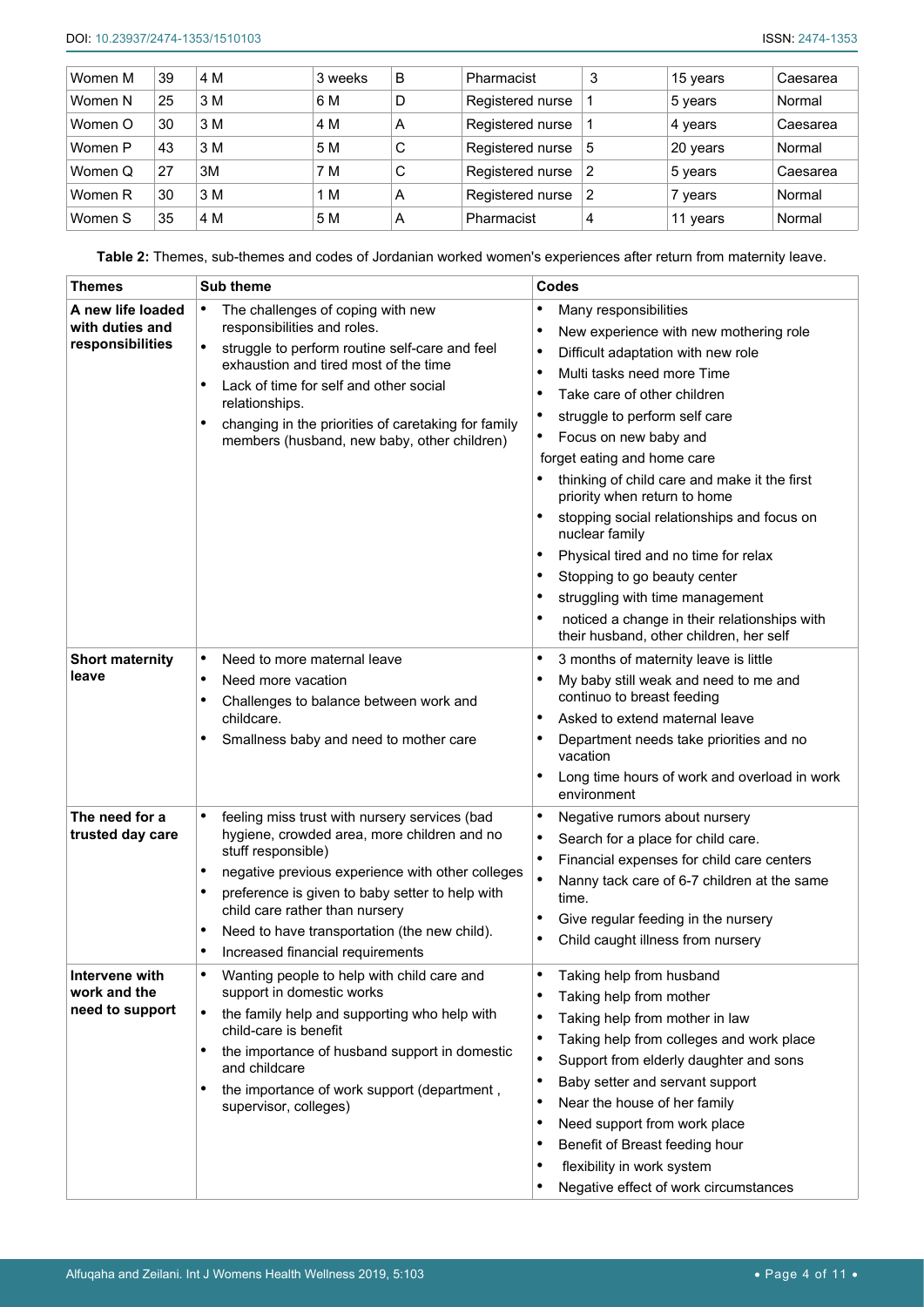women participated in this study was summarized in [Ta](#page-2-0)[ble 1](#page-2-0) (Participants' Characteristics).

These two main themes are**:** 

**Theme 1: A new life with burdens, errands and tasks;** struggling between being a working woman and being a nursing mother. Challenges to balance between work and childcare, need more maternity leave.

**Theme 2: Requirements of multiple roles (mothering/working):** They struggle to find a suitable child care center the intervention of work with their lives, so they face various challenges throughout their transition from their maternal life into the new life and need to support. The findings revealed two themes that are summarized in [Table 2](#page-3-0) (Themes, sub-themes and codes of Jordanian worked women's experiences after return from maternity leave).

## **Theme 1: A new life with burdens, errands and tasks**

**Struggling between being a working woman and being a nursing mother:** Participants in this study discussed the issue of having a new life after returning back to work. They expressed that they experience a heavy burden in their life related to the increased duties and responsibilities required from the working mother both at home and at work. Participants described this burden as extraordinary and heavy that changed the way they view life, leisure and work. Getting back to work after maternity leave places many tasks on the participants' shoulders. They were torn between work duties and home responsibilities. Participants stated that when the working woman arrives at home after heavy working hours, she is faced with the waiting responsibilities at home: taking care of her child, doing housework, and cooking. Later when the woman feels that she has some time to take a rest, she realizes that taking care of her husband and other children is a job that should be fulfilled. The new life of the participants requires adapting to the obligation of the new demands of their new life, as mothers, wives and as working women. Some women mentioned the overwhelming responsibilities that made their new life difficult. One participant said:

*"The life of a working woman is difficult; mainly if she came back to work after having few weeks of maternity leave, it is difficult to coordinate between work responsibilities and being a mother, having children, social occasions, and duties. Honestly, our life is a combating" (woman S).*

There are two categories of participants in this study; some of the participants were first time mothers and others had children previously. For the participants who were mothers for the first time, they found it difficult to cope with the new role as a mother and this affected their relationship with their husbands. New mothers need more time to cope with their life or otherwise they will feel unsatisfied with their lives due to these changes. These changes include new responsibilities, changes in body image, and unfamiliar environment. As one of the participants *stated:*

*"Before having the baby, taking care of myself was the most important thing to me. Now, I don't have enough time to take care of myself, neglecting my appearance and my husband was complaining about this all of the time…. I can't look as I used to do in the past because of the new responsibilities, but I am not satisfied with myself" (woman B).*

The second category involved participants who have past experiences of having children and were in this situation before. Although this was not a new experience for them, still they are fighting to accommodate all the responsibilities. One of the participants mentioned that:

*"With the fourth child, the responsibility is increased. There is no leisure time at all, no afternoon sleep, I can't go out of home, and I can't have any leisure time with friends because I don't have any one to leave my children with. I feel that my shoulders are coming down and my back is curving because of tension" (Woman K).*

Therefore with all these tasks, they could not find time for themselves including weight reduction or shopping. Some participants have help from others, for example asking their mothers to do the shopping for them. As one of the participants said:

*"I feel that my priority is to meet the needs of my children, my husband, and my house, then my work is the last thing. I try to think about myself, but I find that time is over and no time is left to take care of myself. I rarely find time for myself" (woman N).*

Participants found it difficult to take care of their personal needs. For example, some of them buy cosmetics because they could not find time to visit the beauty centers while others felt that they could not lose the weight they gained during pregnancy because they do not have enough time to go to fitness centers*.*

*(woman D said: "It is difficult to find enough time for my baby daughter, so how could I find for myself? The time of the day is short and I hope if there are more 3 or 4 hours just to take care of the basic needs of myself, without the luxuries like going to a beauty center or going to café with friends".*

As a transition and an adjustment, most of the participants feel socially isolated because they do not have time for any other people except their family and there is no time for social relationships. One of the participants *said:*

*"I suffer since I am socially zero and most of the social events are cancelled because of work. For me, I neglect myself too much, I do not care for myself, and I don't*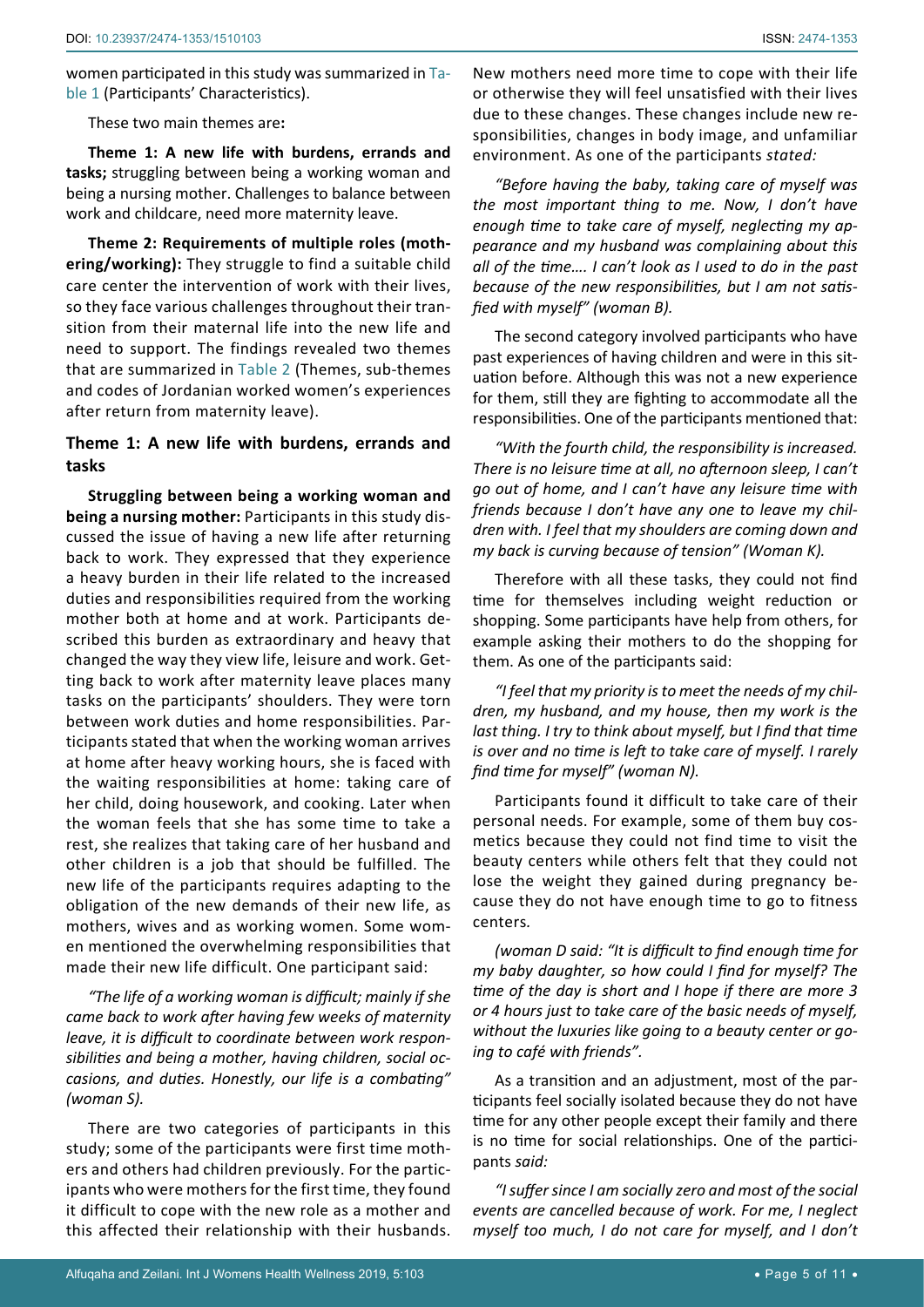*care for going out of home even for buying clothes, but just accomplishing the important things. When I have a two-day vacation, I visit my family" (woman H).*

**Challenges to balance between work and childcare, the need for more maternity leave:** All the participants in the study assert that the days allotted for maternity leave are insufficient whether 70 days or 90-days. They stated an urgent need to expand this period because it is not enough for the mother or the baby. In addition the baby still needs breastfeeding. One of the participants said:

*"It is 70 days period of time, the baby is still very small, the mother returns to work but her child needs her presence increasingly. The decision makers who specify the time of the maternal leave should consider this and increase the period or give mothers some facilities…….." (woman I).*

Sometimes the mother or the child were exposed to several health problems during the period of maternity leave and because of this there was an urgent need for an additional vacation; as one of the participants said:

*"The maternity leave wasn't enough, I spent half of it in the hospital with my son because he had high degree of jaundice and I gave birth before my due date, so his weight was little and they put him in the incubator. Even if my son was well, the maternity leave wouldn't be enough to ensure that the baby is good and know more about what he needs….."* (*woman B).*

The workplace circumstances may stand as another obstacle to have a long maternity leave. Participants discussed how work responsibilities take the first priority from the points of view of the administrators. In the health care sector, where work involves caring for humans, the need of a working mother is not comparable. Particularly when there is a shortage of staff, women are forced to return to work as soon as possible and this is in opposition to their responsibilities as mothers and as housewives. Some of the participants mentioned that:

"…….*According to the Labor Law I have three months with salary as a maternity leave and it can be extended up to one year without salary, but I couldn't extend my leave more because there is a lack of staff at my department" (woman A).*

## **Theme 2: Requirements of multi roles mother (nursing/working)**

**The need for a trusted daycare:** Getting back to work after maternal leave is surrounded by many challenges to the working mother. These challenges include the process of finding a suitable and trusted child care facility. The participants mentioned the difficulties they usually face in searching for a daycare that is near to home or work and which can appropriately take care of the physical and emotional needs

of the baby and most importantly can be trusted as a replacement of the mother. Some of the participants mentioned that the child care facility is usually located in a place that is very far from the work. This increases transportation time after work to pick up the baby. One of the participants said:

*"…Although I know that I will need a nursery because we have no one to take care of the new child… we could not find a close nursery and all of them are too far and even very expensive.. It took me half an hour to reach the nursery" (woman D).*

Participants also faced a conflict in selecting the right daycare. This was related to the large number of children in the facility where one NAN is taking care of 6-7 babies at the same time. Another concern was the fear of the baby becoming ill from exposure to other children. As one of the participants said:

*"…According to my work, I see many problems because of nurseries; children have diseases from each other. Also, I know my daughter that she doesn't sleep or eat easily, so I am afraid that the baby sitter may become angry at her because of her behaviors, and they may not try more than two times to feed her if she refuses food thinking that she does not want to eat, while I am trying three to ten times until she eats because I am her mom. In addition, if she takes any disease from other children, she will take an antibiotic for it and may have to enter the hospital. I do not like to suffer from these things until I have a choice to leave my daughter with mum" (woman D).*

*She also said "she can't stay with mum too long, but putting her in a nursery in the age of one year would be a little bit better than to be three months old so that she can express herself if she is sad or angry and she will have good immunity. So, the choice of putting my daughter in a nursery exists, but I will not use it as long as mum is accepting my daughter to stay with her" (woman D).*

Most of the participants mistrusted the day care from previous negative experiences. Putting their child in a childcare center would be the last possible choice for them. They would prefer to select a babysitter or put them with one of her relatives in order to ensure that no harm might happen to her child.

*"I have a background about nursery that the child does not receive full care like when I put him with one of my family members or one relative. I mean that our families will be the best choice; the child will mix with other children, so the environment cannot be suitable for a child, especially for a baby. I heard from the people and heard some stories from my friends about nurseries. So, I have a bad image of the nursery, and that is why I and my husband are against the idea of the nursery" (woman H).*

Some of the participants had the opportunity to put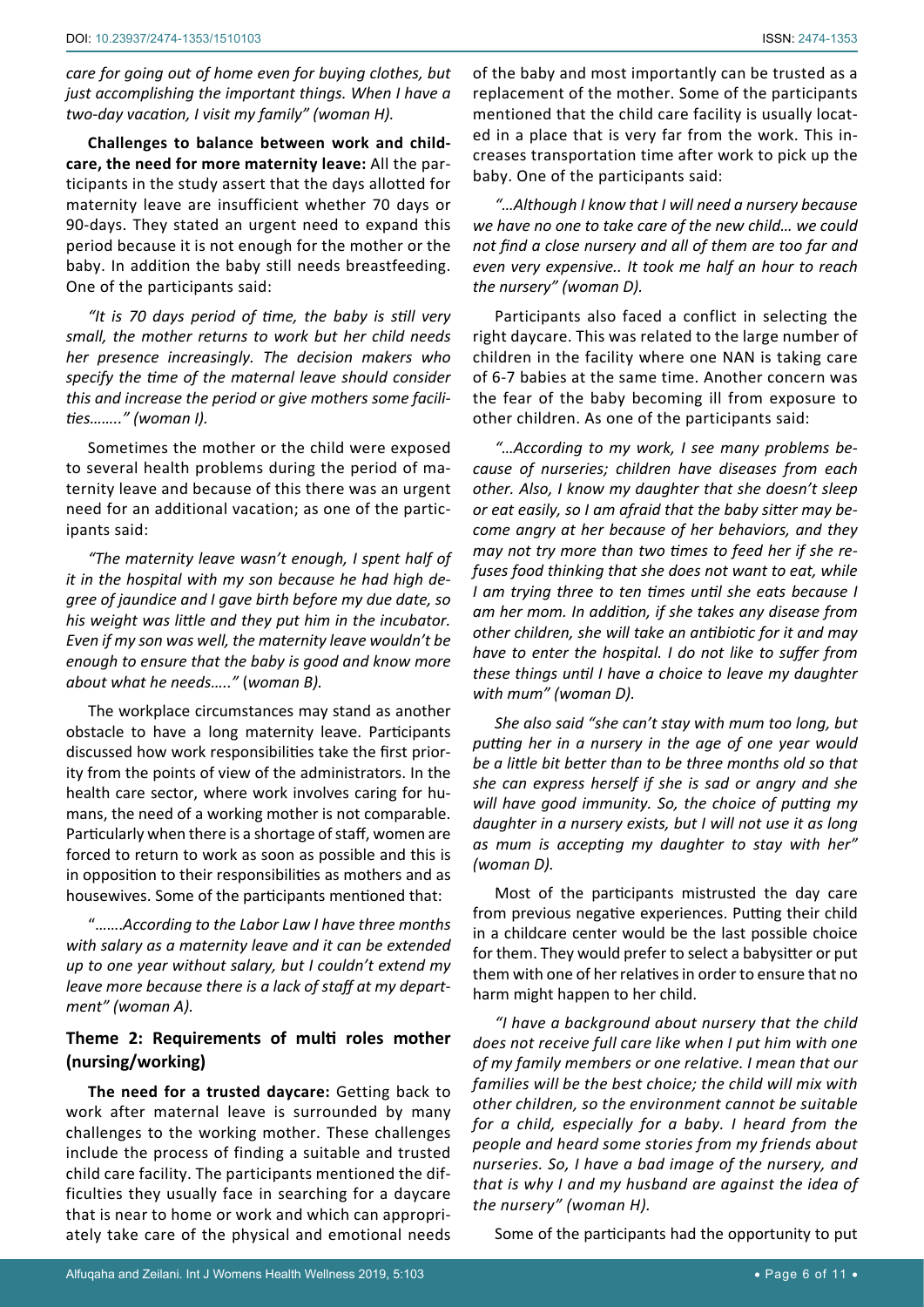or keep their children with their mothers or mothersin-law while others introduced the idea of having a servant, especially if the money is available. In addition to all the disadvantages of the nursery, it is still very costly.

*"After I return to work, the servant is responsible for the baby until I return to home. At home, I sometimes do everything for her or the servant because she knows the times of changing the baby's diaper. I ask the servant to take care of the baby when I am busy teaching children" (woman S).*

*"I leave my child with a lady of my relatives and she lives near my home. I never think to put him in a nursery because there are many children and they become sick quickly, but this lady has one child" (woman E).*

*Another participant said: "I leave my children with a lady who has been working as a baby sitter inside her home for 12 years and she lives near my home. My colleague also puts her children with this lady too. I'm not thinking of finding a nursery because I feel very comfortable with her and I never think of changing the place. Moreover, I need a nursery that works 24 hours, but this is not available in Jordan" (woman C).*

Most of the participants mentioned that there is a risk when dealing with the daycare. For example, the child would exposed to illnesses and poor care. Therefore, they preferred the option of remaining under the auspices of the family instead of being exposed to health risks and poor attention.

*"I experienced the nursery with my daughter, she became sick many times, her immunity wasn't that good, and she was affected psychologically until she became elder. In my opinion, I think that all nurseries are bad and I do not think it is a safe choice to put my son in any nursery. Now, I leave my son with a lady at her home which is near my home. She takes money more than the nursery, but I pay more in order to offer a better place for my child to look after him during my work time" (woman A).*

**The intervention with work and the need for support:** Direct support from family members and close friends help many participants to face the challenges after childbirth and make the transitional experience much easier. The majority of people who provide support for working women are; husbands, parents, mothers in-law, siblings and close friends.

All the participants in this study said that they received a source of help and encouragement from close family members. Most of the participants mentioned many forms of support such as helping with house cleaning and tidying, helping with childcare, providing emotional and physical help, and bearing the responsibilities of the baby sitter when the participant is at work.

The majority of the participants mentioned that their husbands are the most supportive person for

them; his presence among his children is one of the most important reasons for support to working women. One of the participants said:

*"My husband supports me a lot in taking care of children and home works; he helps me if I want to bathe them, he changes their diapers without asking him to do that, washes the dishes when we finish eating while I breast-feed the children. He helps me and complete cooking if the children need me as well as folds and tidies the clothes after washing them. He encourages me to breast-feed our child…." (Woman C).*

Most of participants pointed out the importance of the presence of the supportive mother (the grandma of the child). The presence of the grandma makes the participants feel more comfortable and adds to the feeling of security when she is at work. In addition to getting the assistance regarding the care of children and fulfilling several household duties, the participants receive a psychosocial support from a well-experienced mother such as the grandma, and this helps the working mother feel that this is the most important form of support. One of the participants said:

*"Mum is the first supporter for me, she helps me in cooking and my mother in law sometimes also helps me in cooking because she lives near my home. My husband supports me especially in fulfilling home duties; he washes the dishes if my daughter cries so as I can look after her and usually irons his clothes" (woman D).*

Other participants mentioned that the emotional support they get from their mothers or mothers in-law helped them to cope with their life and accept the fact of leaving the child at home and going to work.

*"…. I was worried if I could leave my son, my mum told me that she would try to take him and she accepted because my child is calm. My husband also supports me, he is a new retired, so he sends our children to school and prepares them, then he usually does the household chores" (woman J).*

Other support comes from close family members as a working woman's sister usually offers help and provides childcare for the children. One participant mentioned;

*"I carried him all the time when he cried. But, mum and my sister supported me too much even after returning to work. They do now everything for him before I arrive from work like bathing, feeding and changing clothes…." (woman B).*

*"The most supporter is my family, especially mum, my sisters, and my husband. He wakes up before me in the morning, prepares himself, brings me to work, takes me from work, helps me in home works as well as in looking after our son, Mum supports me too much; she takes care of my son, he stays for a long time with her and I leave him with her if I want go out during the weekends, too". (woman I).*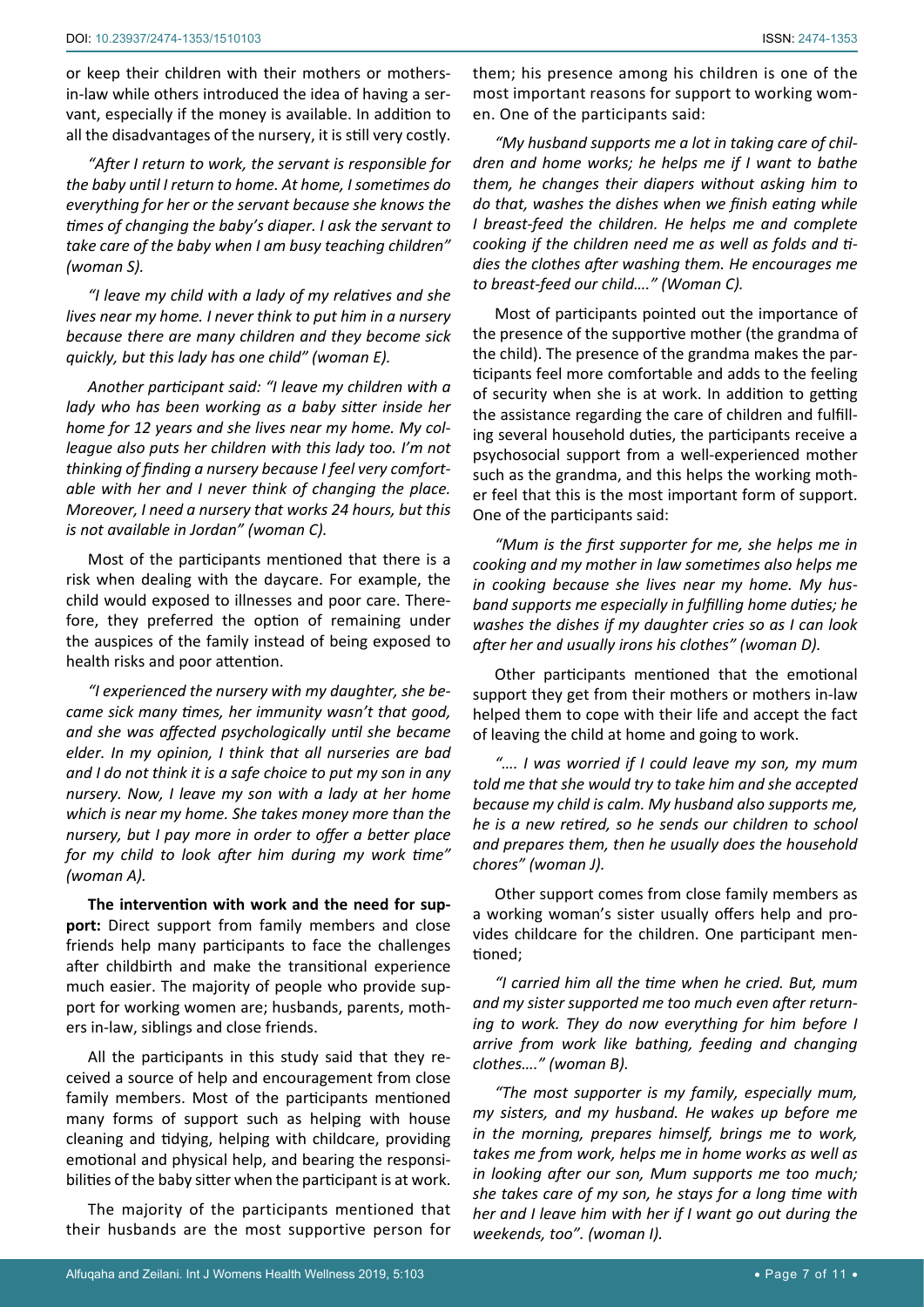Taking care of the child by the family of her husband especially (mother in law) would make the transition to work much easier and facilitate the process of leaving her baby. One of the participants said*:*

*"……. The biggest support is from my husband's family because they have my child, take care of him, and do everything. we usually eat at my husband's family home and do not enter my home too much, so it stays clean. My family supports me psychologically because they live far away from my work" (woman G).*

Some of the participants said that they get some kind of help from their colleagues such as: Reducing their workload and getting support so as she can continue her vacation.

*"I thought of taking additional two months vacation, but my colleagues collaborated with me. They did not make me take this vacation; so I went to the clinic on my day and go back home for the rest of the days (it was like a vacation without salary), so I just work on my clinic's days" (woman M).*

Other participants said:

*"Because 70 days were not enough, and I would take more days if I had the chance. However, the priority is for the department, the supervisor agreed because there was another nurse who covered my place" (woman C).*

Few of the participants have some reservations about the support they get from their workplace (colleagues and the supervisor) especially with regards to work requirements.

*"There is no support from colleagues or from the department. My shifts are not consistent with my husband's shifts, so no one can cover my work if I need a holiday or if I have to leave work early in order to see my son", (woman G).*

Moreover, some women have some source of support, such as using domestic help from cleaners and maids that reduced the time they usually spend on household tasks. One of the participants said:

*"I had a servant during the maternity leave, but I did not make her touch my baby because my daughter was newly-born and still very small. So, I did everything for my daughter; changing clothes, feeding, sleeping, and everything for her. After returning to work, the servant is responsible for the baby until I return to home from work. At home, I sometimes do everything for my child or the servant because she knows the times of changing the baby's diaper. I also ask the servant to take care of the baby when I am busy teaching the children. When I had a short visit out of home, I usually tell the servant not to feed the baby, but if I know that I am going to be late, I ask her to give the baby milk" (woman S).*

#### **Discussion**

Two themes were identified by the women that

participated in the study. These themes are: A new life with burdens, errands and tasks, Requirements of multi roles mother.

The aim of this research was to explore the experience of the Jordanian women working in Healthcare three months after returning to work from maternity leave. The focus of the research was centered on motherhood life, family and work relationships as well as her role after returning to workplace.

In order to achieve the aim of this study, the researcher formulated three objectives of this study, discussed the findings according to these objectives. This chapter provides a contextual meaning of the findings within the wider literature. The period after the return from maternal leave makes the working mother face multiple challenges as a result of these transitions, the women try to fulfill their responsibilities but frequently question their capabilities as good mothers.

- 1. The women's experience of role alteration after returning to work from maternal leave: (A new life with burdens, errands and tasks);
- 2. Struggling between being working women and being a mother.

Many Jordanian working women scrape through life while being overwhelmed by responsibilities and duties. All of these responsibilities form a burden on the working women who are trying to fulfill their roles. They tend to feel disorganized, less focused, lost, and out of control while sustaining physical and psychological stress. Because the new role of being a working mother is added to them on top of their previous jobs of wife and homemaker.

In Jordan, the presence of some traditional social standards distribute the duties traditionally between men and women unjustly. Women bear alone the full burden of childcare and household work (Department of statistics & The Jordanian National Commission For women, 2008) [[11](#page-9-10)]. As a result, working women feel exhausted and stressed as they work to achieve a balance between home and work responsibilities. When working women have children, their priorities change which may lead to a decreased commitment to their career. Moreover, some mothers altered their own way of life in order to match the baby's rhythm resulting in changes in their relationships with their spouse and extended family.

Because of the multiple roles and responsibilities, Jordanian working women are socially isolated and have no time to start new relationships or social activities. These findings are consistent with Spiteri and Xuereb [[10](#page-9-4)] who was conducted research in 2012 with 10 Maltese women.

Spiteri and Xuereb [[10](#page-9-4)] found that going back to work had a obligatory adjustment period and the return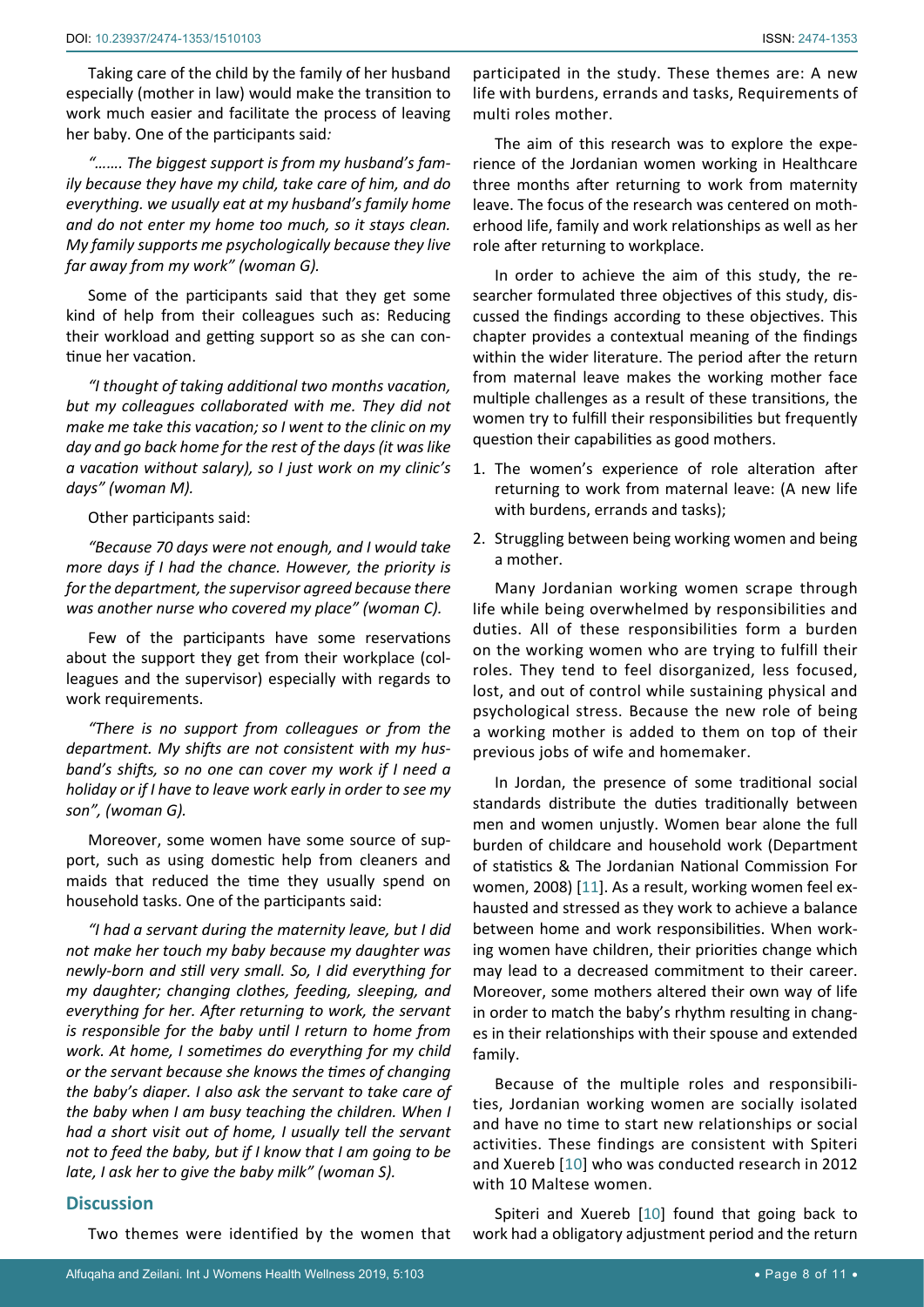to work disrupted their life. Moreover, women felt a sort of losing control over decision-making and over the process of rearing the child. Also, they were faced with a role overload and struggled with time management. They changed their relationships with their spouses, infants and with themselves because of their changing priorities. Moreover, this expands a UK study which was conducted by Choi, et al. [[12](#page-9-11)], which reported that the participants' felt overwhelmed and unable to meet the demands placed upon them by others.

Consequently, the influence of having multiple roles for Jordanian working mothers has significantly removed women from the workplace. Currently only 13% of the Jordanian workforce is made up of women Department of Statistics (2015).

In addition, the analysis of data from the pension scheme of the Social Security Corporation (SSC) of Jordan during 2008-2013, indicates that 78% of married working women pull out of work for various reasons. In general, these reasons were related to the increase of the domestic burden due to children and the scarcity of reliable safe childcare.

## **Requirements of multiple roles mother (Mothering/Working): A trusted day care**

Returning to work is a complex process; especially if working women did not find an appropriate person or location for childcare.

The women in this study have also identified the role of day care centers as a key player of adapting to the transitional life after going back to work. They claimed that the majority of day care centers were not safe or appropriately staffed to meet the needs of children, especially infants. Most women spoke about the lack of cleanness and high cost in the centers. Liu, et al. [[8](#page-9-2)] found that mothers who changed their child care arrangements, between child care centers, relatives and neighborhood centers, since their child's first birthday were more likely to quit their job because of problems arranging or keeping at child care arrangement. Moreover, mothers using multiple child care providers are more likely to lose their jobs due to child care disruptions.

The study findings suggested that working women was closely dependent on their relatives and close family members to care for their newborn baby. These women felt grateful to have family members (mother, mother in law, relatives) who are available to care for their child. This facilitated a smooth transition back to work for these women. Unfortunately family is not always an option. Finding a safe, affordable day care center that is close to work or home can be an overwhelming challenge. Additionally women that work in healthcare may need childcare during unconventional hours. For example childcare may be required overnight. Appropriate

childcare may encourage mothers to easily return to work after maternal leave.

These findings were supported by Spiteri and Xuereb [[10](#page-9-4)] who demonstrated that Maltese mothers are much more comfortable with family taking care of the child than utilizing institutional daycare centers. It is apparent that working mothers struggle with trust issues.

## **Limitation of the Study**

There were some limitations of this study; the researcher interviewed the women only one time after maternal leave, it might be that a longitudinal study can provide more in-depth information about the change of the women's experiences over time. There was differences in the time of conducting the interviews. Some women interviewed after three months while other women interviewed after six months or later. This might have had an impact on the women's experiences. The women included in this study where all recruited from governmental sectors. The working women in private sectors may have different experiences.

#### **Recommendations and Implications**

Based on the findings and the conclusion of this study, the following recommendations are suggested in the areas of education, practice, and research.

The transition to workplace after maternity leave needs some planning, support and collaboration from the family and the workplace.

Jordanian working women require health education, and promotion programs about the importance of time management.

The findings of this study suggested a call for policymakers to reconsider the period after child birth and maternity leave for Jordanian working mothers. Extension of maternity leave to 5-6 month would positively affect the women's productivity at work and create new ways to achieving a breast feeding continuity and strengthening the mother's and children's health as well as the bond between them. In addition, policy makers should create strict laws that govern childcare centers. Centers that care for children must be safe, well-staffed and clean to adequately care for Jordan's most fragile citizens.

This study has found several inappropriate child care arrangements (mistrust of the day care) which is associated with working mothers leaving employment. Special efforts are needed to promote access to s qualified, convenient and affordable child care arrangements.

The findings of this study may be transferred to many working women in healthcare including physicians, dentists and nurses. The managers and education center in the hospital can utilize the findings of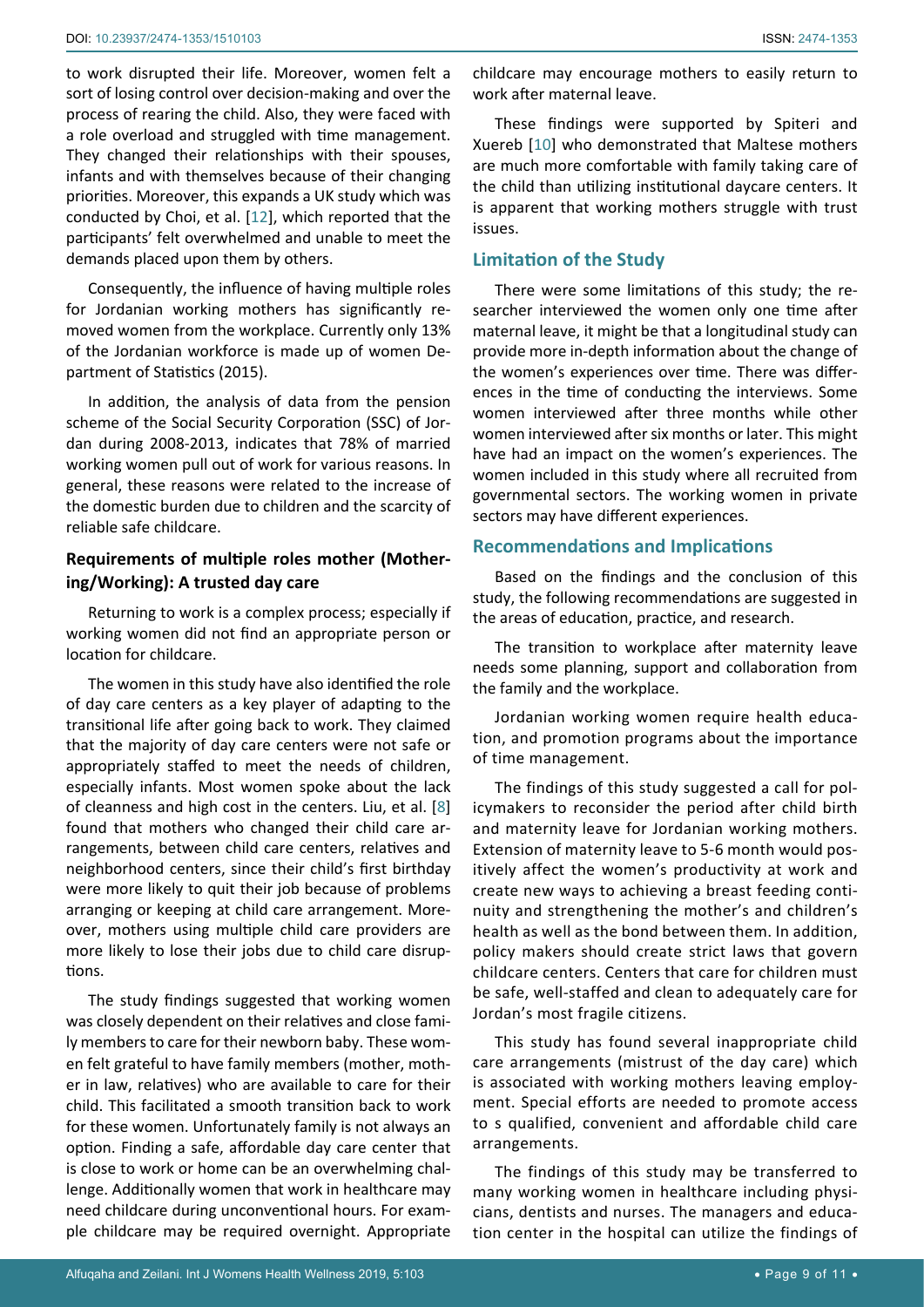this study in their work environment when they plan to develop their strategic planning and initiatives for staff improvement and empowerment.

#### **Conclusion**

The experiences of working Jordanian women returning to work after maternity leave is challenging, complex and unpleasant. They struggle to meet the emotional, social and physical needs of a nursing mother and that of an employee. Jordanian women in this study felt passionate about the need for extended maternal leave in order to cope with multiple roles and responsibilities, Social support from close family members' such as husband, mother, mother-in-law, helped to facilitate the transitional experiences when the women returned back to work after maternity leave. In contrast, women found minimal support from the workplace system, especially in relation to their breast feeding hours and baby care needs. These difficulties frequently led to a decision to leave work in order to care for the new child.

Jordanian working women are an integral and valuable part of the workforce. Childbirth is an expected event that is part of the social fabric in Jordan. Subsequently policies need to be created that support and protect working women and their young children. After all, without healthy women and children Jordan has no future [[13](#page-9-12)-[54\]](#page-10-0).

### **References**

- <span id="page-9-5"></span>1. Pixey JE (2008) Life course patterns of career- prioritizing decisions and occupational attainment in dual- earner couples. Work and Occupations 35: 127-163.
- <span id="page-9-6"></span>2. [Deniz N, Deniz S, Ertosun ÖG \(2012\) The Woman-friendly](https://www.sciencedirect.com/science/article/pii/S187704281200938X)  [organization-effects of demographic variables on women](https://www.sciencedirect.com/science/article/pii/S187704281200938X)  [employees' perception about their companies on work and](https://www.sciencedirect.com/science/article/pii/S187704281200938X)  [family-oriented woman-friendly HRM: A study in banking in](https://www.sciencedirect.com/science/article/pii/S187704281200938X)[dustry in turkey. Procedia-Social and Behavioral Sciences](https://www.sciencedirect.com/science/article/pii/S187704281200938X)  [41: 477-484.](https://www.sciencedirect.com/science/article/pii/S187704281200938X)
- <span id="page-9-7"></span>3. [Coulson M, Skouteris H, Dissanayake C \(2012\) The role of](https://aifs.gov.au/publications/family-matters/issue-90/role-planning-support-and-maternal-and-infant-factors-womens)  [planning, support, and maternal and infant factors in wom](https://aifs.gov.au/publications/family-matters/issue-90/role-planning-support-and-maternal-and-infant-factors-womens)[en's return to work after maternity leave. Family Matters 90.](https://aifs.gov.au/publications/family-matters/issue-90/role-planning-support-and-maternal-and-infant-factors-womens)
- <span id="page-9-8"></span>4. Khalil M (2009) Jordanian National Commission for Women, The national Report for the Hashemite Kingdom of Jordan.
- <span id="page-9-9"></span>5. [Aguirre D, Hoteit L, Rupp C, Sabbagh K \(2012\) Empower](https://www.voced.edu.au/content/ngv:53719)[ing the third billion: Women and the world of work in 2012.](https://www.voced.edu.au/content/ngv:53719)  [Booz and Company.](https://www.voced.edu.au/content/ngv:53719)
- <span id="page-9-0"></span>6. [Alstveit M, Severinsson E, Karlsen B \(2011\) Readjusting](https://www.ncbi.nlm.nih.gov/pubmed/21545634)  [one's life in the tension inherent in work and motherhood. J](https://www.ncbi.nlm.nih.gov/pubmed/21545634)  [Adv Nurs 67: 2151-2160.](https://www.ncbi.nlm.nih.gov/pubmed/21545634)
- <span id="page-9-1"></span>7. Fursman L (2002) Ideologies of motherhood and experiences of work: Pregnant women in management and professional careers. Working Paper 34: 1-10.
- <span id="page-9-2"></span>8. [Liu M, Chen M, Anderson SG \(2014\) Factors influencing](https://www.sciencedirect.com/science/article/pii/S019074091400262X)  [child care-related maternal work exits. Children and Youth](https://www.sciencedirect.com/science/article/pii/S019074091400262X)  [Services Review 46: 168-176.](https://www.sciencedirect.com/science/article/pii/S019074091400262X)
- <span id="page-9-3"></span>9. [Clark AM \(2012\) A phenomenology of the meaning of moth](https://digitalcommons.unl.edu/sociologydiss/17/)[erhood for african american and hispanic women who do](https://digitalcommons.unl.edu/sociologydiss/17/)  [not have children in the United States. Digital Commons,](https://digitalcommons.unl.edu/sociologydiss/17/)

[University of Nebraska - Lincoln Sociology Theses, Disser](https://digitalcommons.unl.edu/sociologydiss/17/)[tations, & Student.](https://digitalcommons.unl.edu/sociologydiss/17/)

- <span id="page-9-4"></span>10. [Spiteri G, Xuereb RB \(2012\) Going back to work after child](https://www.tandfonline.com/doi/abs/10.1080/02646838.2012.693153)[birth: Women's lived experiences. Journal of Reproductive](https://www.tandfonline.com/doi/abs/10.1080/02646838.2012.693153)  [and Infant Psychology 30: 201-216.](https://www.tandfonline.com/doi/abs/10.1080/02646838.2012.693153)
- <span id="page-9-10"></span>11. The general statistics department & The Jordanian National Commission For women (2008) The participation of women in the labor sector unregulated. National survey.
- <span id="page-9-11"></span>12. [Choi P, Henshaw C, Baker S, Tree J \(2005\) Supermum,](https://www.tandfonline.com/doi/abs/10.1080/02646830500129487)  [superwife, supereverything: Performing femininity in the](https://www.tandfonline.com/doi/abs/10.1080/02646830500129487)  [transition to motherhood. Journal of Reproductive and In](https://www.tandfonline.com/doi/abs/10.1080/02646830500129487)[fant Psychology 23: 167-180.](https://www.tandfonline.com/doi/abs/10.1080/02646830500129487)
- <span id="page-9-12"></span>13. [Abdalrahim MS, Zeilani R \(2014\) Jordanian survivors'](https://www.ncbi.nlm.nih.gov/pubmed/25382166)  [experiences of recovery from critical illness: A qualitative](https://www.ncbi.nlm.nih.gov/pubmed/25382166)  [study. Int Nurs Rev 61: 570-577.](https://www.ncbi.nlm.nih.gov/pubmed/25382166)
- 14. [Amir LH, Donath SM \(2008\) Socioeconomic status and](https://www.ncbi.nlm.nih.gov/pubmed/18759719)  [rates of breastfeeding in Australia: evidence from three re](https://www.ncbi.nlm.nih.gov/pubmed/18759719)[cent national health surveys. Med J Aust 189: 254-256.](https://www.ncbi.nlm.nih.gov/pubmed/18759719)
- 15. [Baker M, Milligan K \(2008\) Maternal employment, breast](https://papers.ssrn.com/sol3/papers.cfm?abstract_id=995698)[feeding, and health: Evidence from maternity leave man](https://papers.ssrn.com/sol3/papers.cfm?abstract_id=995698)dates. Journal of [Health Economics 27: 871-887.](https://papers.ssrn.com/sol3/papers.cfm?abstract_id=995698)
- 16. Baxter J (2008) Is money the main reason mothers return to work after childbearing? Journal of Population Research 25: 141-160.
- 17. Booz, Company Alfalah R (2001) The impact of maternity leave on the reproductive behavior for the teachers in the public sector - a case study - The first Breeding Amman Directorate. Jordan University.
- 18. [Beauregard TA, Henry LC \(2009\) Making the link between](https://www.sciencedirect.com/science/article/abs/pii/S105348220800065X)  [work-life balance practices and organizational perfor](https://www.sciencedirect.com/science/article/abs/pii/S105348220800065X)[mance. Human Resource Management Review](https://www.sciencedirect.com/science/article/abs/pii/S105348220800065X) 19: 9-22.
- 19. Blumberg RL (1991) Gender, family, and Economy The Triple overlap. A Sage Focus Edition International Educational and Professional Publisher Newbury park, London, New Delhi.
- 20. [Broussard L \(2006\) Understanding qualitative research: A](https://www.ncbi.nlm.nih.gov/pubmed/16856775)  [school nurse perspective. J Sch Nurs 22: 212-218.](https://www.ncbi.nlm.nih.gov/pubmed/16856775)
- 21. [Brown GW, Andrews B, Harris T, Adler Z, Bridge L \(1986\)](https://www.ncbi.nlm.nih.gov/pubmed/3823299)  [Social support, self-esteem and depression. Psychol Med](https://www.ncbi.nlm.nih.gov/pubmed/3823299)  [16: 813-831.](https://www.ncbi.nlm.nih.gov/pubmed/3823299)
- 22. [Chuang CH, Chang PJ, Chen YC, Hsieh WS, Hurng BS,](https://www.ncbi.nlm.nih.gov/pubmed/19819449)  [et al. \(2010\) Maternal return to work and breastfeeding: A](https://www.ncbi.nlm.nih.gov/pubmed/19819449)  [population-based cohort study. Int J Nurs Stud 47: 461-474.](https://www.ncbi.nlm.nih.gov/pubmed/19819449)
- 23. Collins PH (1991) Black feminist thought: Knowledge, consciousness and empowerment. Boston, MA: Unwin Hyman.
- 24. [Conti M, Sette E \(2013\) Type of employer and fertility of](https://academic.oup.com/cje/article-abstract/37/6/1303/1730517?redirectedFrom=fulltext)  [working women: Does working in the public sector or in a](https://academic.oup.com/cje/article-abstract/37/6/1303/1730517?redirectedFrom=fulltext)  [large private firm matter? Cambridge Journal of Economics](https://academic.oup.com/cje/article-abstract/37/6/1303/1730517?redirectedFrom=fulltext) [37: 1303-1333.](https://academic.oup.com/cje/article-abstract/37/6/1303/1730517?redirectedFrom=fulltext)
- 25. Crompton R Lewis S, Lyonette C (2007) Women, men, work and family in Europe, Palgrave Macmillan.
- 26. [Crookes PA, Davies S \(2004\) Research into practice: Es](https://ro.uow.edu.au/hbspapers/2852/)[sential skills for interpreting and applying research in nurs](https://ro.uow.edu.au/hbspapers/2852/)[ing and health care.](https://ro.uow.edu.au/hbspapers/2852/)
- 27. [Dagher RK, Hofferth SL, Lee Y \(2014\) Maternal depres](https://www.ncbi.nlm.nih.gov/pubmed/24794543)[sion, pregnancy intention, and return to paid work after](https://www.ncbi.nlm.nih.gov/pubmed/24794543)  [childbirth. Women's Health Issues 24: 297-303.](https://www.ncbi.nlm.nih.gov/pubmed/24794543)
- 28. [Deleon CW \(2012\) A pilot study on perceptions of sleep](https://pdfs.semanticscholar.org/dfa9/86c19dc3839c0847eb647b450fb1c4036378.pdf)  [deprivation and mother-infant interaction. Journal of the In](https://pdfs.semanticscholar.org/dfa9/86c19dc3839c0847eb647b450fb1c4036378.pdf)[diana Academy of the Social Sciences 15.](https://pdfs.semanticscholar.org/dfa9/86c19dc3839c0847eb647b450fb1c4036378.pdf)